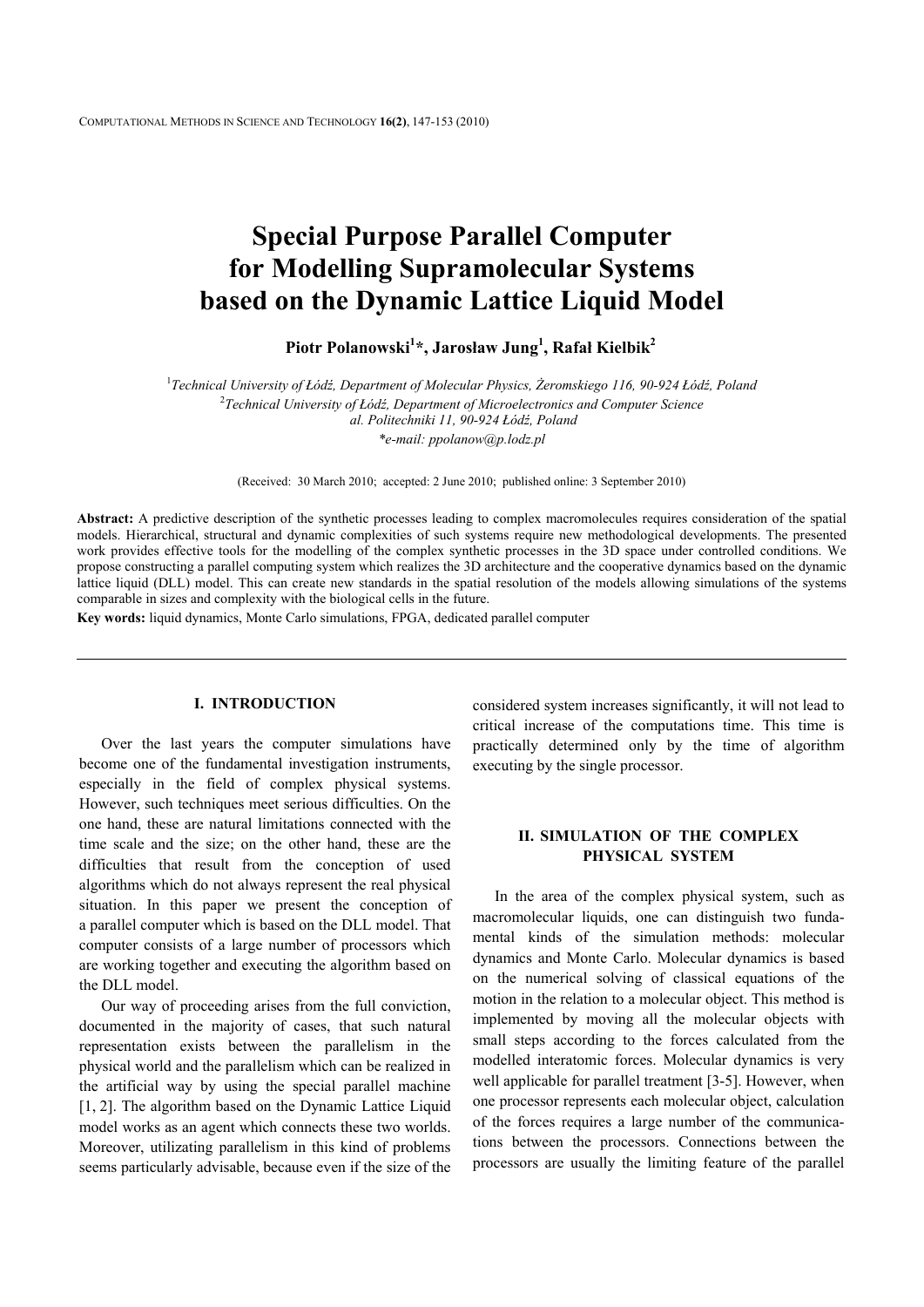computers. This disadvantage does not exist in the method based on the locality of movement, which are realized in the discrete lattice model like Boltzman lattice gas [6] or in Monte Carlo lattice schemes like DLL.

Usually dynamics realized by Monte Carlo methods corresponds to diffusive dynamics, which does not conserve a momentum. This means that the dynamics allows performing the local steps in the space of macromolecular conformation. Even if these local steps do not follow the same distribution as the real dynamics, the longrange motion is consistent with the real dynamics where diffusive motion dominates over the system behaviour. Such model is reasonable in the dissipative fluid environment of macromolecules when we are interested in describing large changes in the macromolecular system conformation, or the diffusion of the system as a whole. For the sake of that, diffusive dynamics does not include correlations in the motion of molecular objects arising from the motion of the medium one can observe that this corresponds to the Rouse relaxation [7]. Correlation between the molecular objects and the medium are included approximately in Zimm relaxation [7] and first Monte Carlo scheme for this type of dynamics is the scheme based on the DLL model.

### **III. DLL MODEL**

 There are many algorithms for the simulation of the static and dynamic properties of the macromolecular systems on a lattice, but only a few of them properly reflect the dynamics over a broad time range and can work with the density factor  $\rho = 1$ , which means that each lattice site is occupied by one monomer unit. The DLL model can work with density factor  $\rho = 1$  and become the basis for the first parallel algorithm, which takes into the account coincidences of elementary molecular movements resulting in the local cooperative structural transformations.

 The macromolecular systems like polymer solution, melts, gels, glass or crystals exhibit a complex structure often extended over the various size scales, and a complex dynamic behaviour involving relaxation which extends over a broad time range. In addition, this kind of systems usually appears in a condensed state which makes their motion restricted and correlated with the motion of surrounding molecules. In spite of that, it is usually possible to well determine the distinguishable time scales. On the short time scale, as it is in the simple liquids, the monomeric fragments of the macromolecules oscillate around some quasi-fixed positions being temporarily "caged" by the neighbours. The more extensive translation

motions of the molecules in liquids or monomers in the polymer take place on a much longer time scale, due to the breaking of cages by the cooperative processes. Therefore, trajectories of the molecules consist of both the oscillatory components and of an occasional longer-range translational movement between subsequent quasi-fixed states, as schematically illustrated in Fig. 1.



Fig. 1. The rearrangement of beads occupying all the sites in a lattice consists in the cooperative displacement of the system elements along the closed trajectory within which each element replaces one nearest neighbour

 This scheme of local motion in a molecular liquid is commonly accepted and partially documented by the computer simulations of the dense Lennard-Jones systems [1, 2]. However, it is not clear under which condition the single diffusion steps can occur. In the DLL model a mechanism has been proposed, in which a single diffusion step is based on the cooperative movements which are believed to play an important role in the global relaxation process. This simple lattice model can be regarded as an alternative to the vacancy diffusion mechanism in liquids. The model considers the cooperativity of the molecular rearrangements related to their translational motions. The cooperativity in this model is precisely defined as resulting from the continuity condition of the mass transport, applied on the microscopic scale. It has been shown that with such model of molecular rearrangements various types of dynamic behaviour of the simple liquids and of polymers can be reproduced [8-12].

# **IV. DLL MODEL SIMULATION CONDITIONS AND IMPLEMENTATION DETAILS**

 The DLL model is based on a lattice structure. At first the model can be described for simple liquids consisting of beads representing small molecules. Positions of the mole-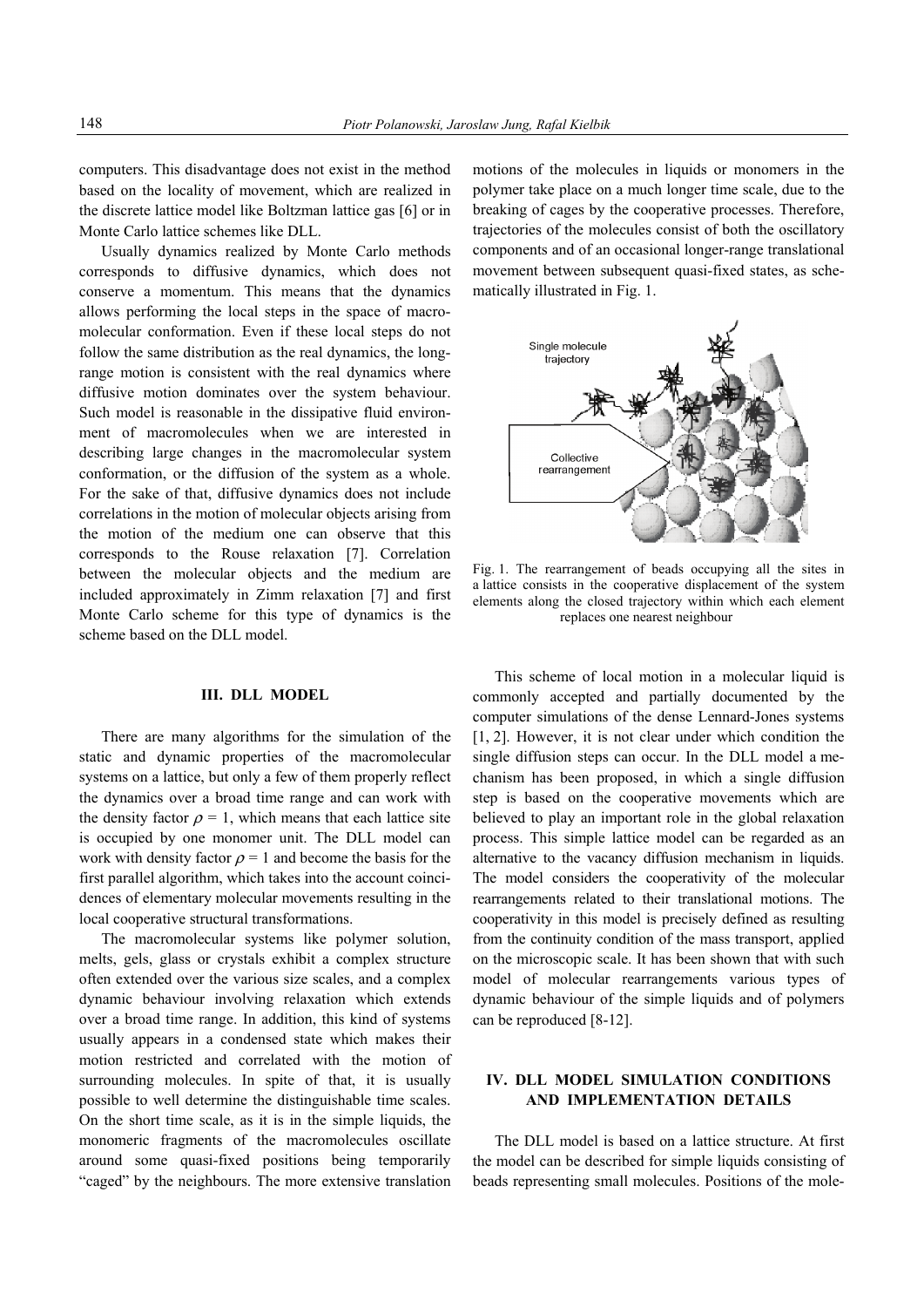cules are regarded as coinciding with the lattice sites. Due to the dense packing of the molecules, all the lattice sites are assumed to be occupied. It is also assumed that systems have some excess volume, therefore molecules have enough space to vibrate around their position defined by the lattice sites. However, they can not move easily over the larger distance because all the neighbouring lattice sites are occupied. The vibrations are assumed to take place with mean frequency  $v_y = 1/\tau_y$ , related to the short time scale  $(\tau_v)$ . Each of large enough displacement of a molecule from the mean position defined by the lattice is considered as an attempt to move to a neighbouring lattice site. To simplify, the attempts are assumed to take place only along the coordination lines, but are independent and randomly distributed among *q* direction, where *q* is the lattice coordination number. Most of the attempts remain unsuccessful, because we assume that all the time the system remains quasi continuous, i.e. no holes of molecular sizes are generated and multiple occupations of lattice sites are excluded, which is defined as excluded volume condition. The continuity condition of the system for the vector field of attempted displacement *r* can be written as follows:  $\nabla J + \frac{\partial \rho}{\partial t} = \varepsilon$  with  $\varepsilon \to 0$ , where *J* is the current of displacing molecules and  $\rho$  is the density and should not deviate considerably from one if all lattice sites remain occupied,  $\varepsilon$  is introduced as a small number allowing density fluctuations but excluding generation of holes. Consequently, most of the attempted displacements have to be compensated by a return to the initial position within the period  $\tau_v$ . Only those attempts can be successful which coincide in such a way that along a path including more than two molecules the sum of displacements is close to zero. In the system considered, only paths in the form of closed loops can satisfy this condition, as illustrated in Fig. 1. The probability to find an element taking part in such coincidences will determine the probability of longer range rearrangements and the slower time scale ( $\tau_{\alpha}$ ). There is a possibility that many rearrangements appear simultaneously in the simulated system but intersections of loop contours are excluded because within a single time step an element can displace only in one direction and only to one neighbouring lattice site.

 The model described above has been implemented as a dynamic simulation algorithm for polymers in a solvent on lattice in two and three dimensions. A system of beads (for simplicity) on the triangular lattice is considered. The beads are considered as representing solvent molecules or a unit of polymer chains and occupy all lattice sites. Linear polymers have as usual been represented as chains of beads connected by non-breakable bonds. It is assumed that the beads vibrating with certain frequency around the lattice

sites attempt periodically to change their position towards the nearest neighbouring sites. The attempts are represented by the field of randomly chosen unit vectors which are assigned to beads and point directions of attempted motions. An example of such assignment of attempted directions of motion is shown in Fig. 2, for a system representing polymer solution on the triangular lattice. All beads which do not contribute to correlated sequences (loops) satisfying the continuity condition are non-moveable.



Fig. 2. The example of the vector field representing attempts of molecule movements in the direction of the neighbouring lattice point in the DLL model: cooperative motions (1) and (2); non correlated sequences: two beads try to move in opposite directions (3), bead leaves empty space (4), break of bonds in the polymer chain (5), particle would jump through a bond (6)

 After setting all vectors of non-successful attempts to zero, only vectors contributing to a number of closed loops remain and constitute traces which are considered as paths of possible rearrangements (cases (1), (2) in Fig. 2). If the system is considered as athermal, all possible rearrangements found are performed by shifting beads along the closed loop traces, each bead to the neighbouring lattice site. Thus we can distinguish the following steps in this algorithm: (i) generation of the vector field representing attempts of moves, (ii) finding successful attempts and (iii) replacing beads within closed loop paths.

 The procedure described above is considered as a single time step taking place within the time scale  $\tau_v$ . The procedure is exactly repeated in subsequent time steps always with a new set of randomly chosen directions of attempts.

 The system treated in this way can be regarded as provided with the dynamics consisting of local vibrations and occasional diffusion steps resulting from coincidence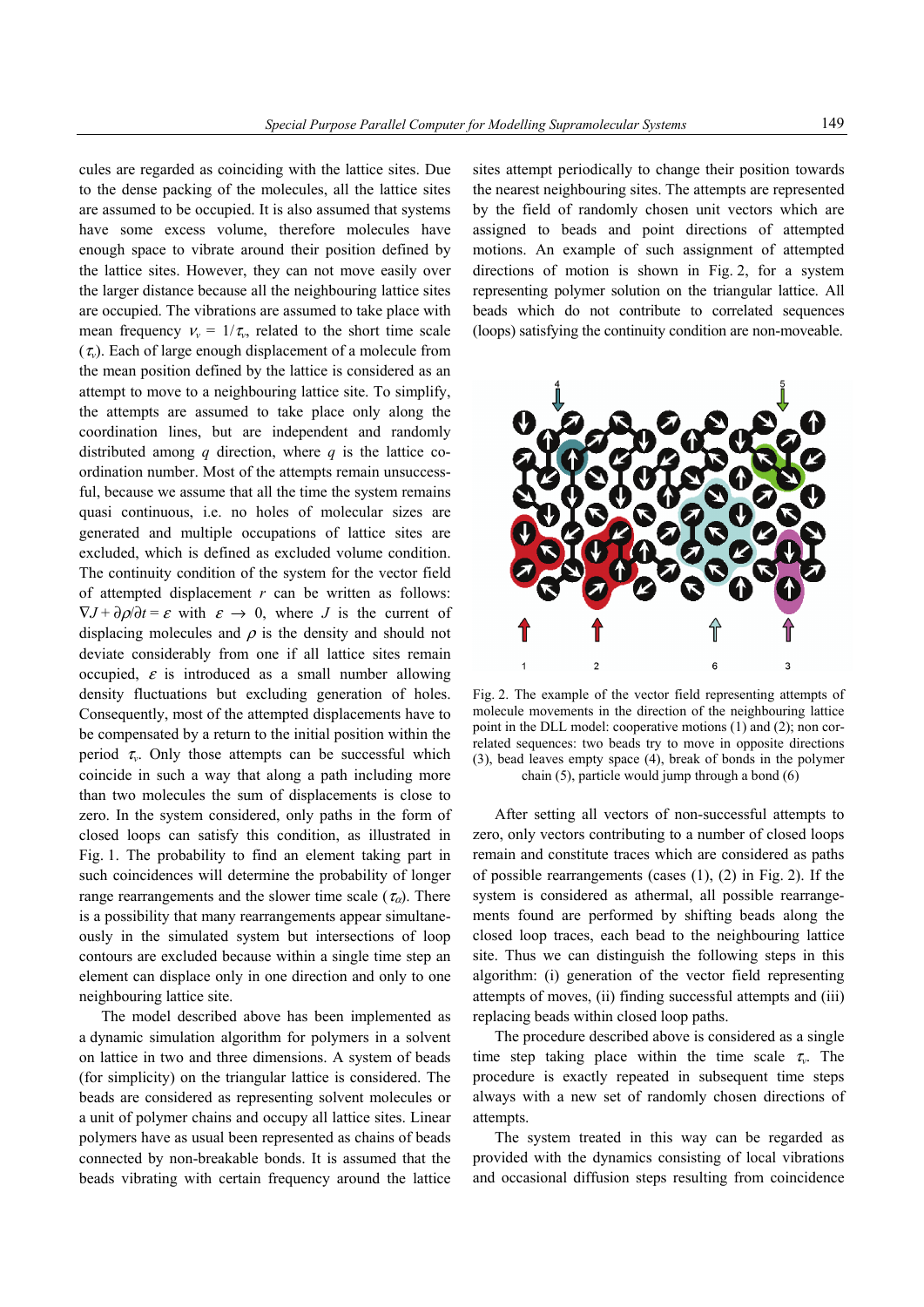of attempts of the neighbouring elements to displace beyond the occupied positions. Within longer time interval, this kind of dynamics leads to displacements of individual beads and chains along the random walk trajectories with steps distributed randomly in time.

 The DLL model implemented on sequential machines was used for simulation of dynamic behaviour of several systems: interdiffusion in polymer solution [9], reaction diffusion front problem [10, 11] and aggregation processes [12]. In all cases we obtained results which were in good agreement with theory and in some cases using the DLL algorithm allowed to obtain new results. Figure 3 shows results which were obtained in case of the 2D polymer solution with explicit presence of solvent. This figure shows mean square displacement of the chain centre of mass, monomer and solvent. Presented dynamic characteristics indicate the possibility of direct investigation of dynamic properties of solvent particle in polymer solution in short and long time what is difficult to obtain by using other methods.



Fig. 3. Mean square displacements of the chain centre of mass (solid curve), monomer (dashed curve), and solvent (dotted curve) versus time for polymer concentration of 0.6. A slope of 1.0 indicated by the thin solid line

 Implementation of the DLL model on sequential machines is very useful but if we want to solve real physical or chemical problems on a big scale we need special kind of hardware which will execute the DLL algorithm.

#### **V. DLL MACHINE**

 The idea of the DLL machine described by us is based on the Dynamic Liquid Lattice algorithm. That is to say that in the athermal case the DLL machine can be considered as

a kind of cellular automatic machine, whereas in the case when interactions are taken into consideration this automatic machine gets the features of the systolic computer.

 The DLL algorithm description allows for a direct definition of the parallel machine. This machine consists of identical elementary cells which are placed in the lattice points of the face cubic centred (fcc) network with the coordination number of 12 (see Fig. 4).



Fig. 4. Single DLL cell: equipped with signal bus and twelve channels for connection with neighbours (left side); with neighbours placed in face cubic centred lattice point (right side)

 In order to provide correct communication, the cell is equipped with twelve bidirectional transmitting channels. Every cell contains a single element of the simulated system (e.g. a solvent molecule or monomeric unit of a polymer chain) which is represented by the internal combination of logical states. Apart from the kind of element, the time necessary for determination of its new position is the same for each cell. This time interval determines one work cycle for a cell, and at the same time for the whole DLL machine. Duration of the cycle is defined by the external synchronizer.

 In order to control the simulation process and the data acquisition, the cells have to be equipped with the systems which allow communication with an external synchronizer. In addition to the twelve channels which are connecting the neighbouring cells, each cell has to be equipped with the control signal bus (cf. Fig. 4).

The computation time executed by the cell is insignificantly dependent on the relationship between the nearest neighbours. It is connected with the technical ability and the physical size of the machine. If the DLL machine and the sequential machine corresponding to it (synchronized with the same clock) had executed the DLL algorithm, the duration of one computation cycle for DLL machine would be approximately equal to the duration of one computation cycle of sequential machine divided by the number of lattice points (e.g. DLL machine equipped with  $10<sup>6</sup>$ elements will be six orders of magnitude faster than its sequential equivalent).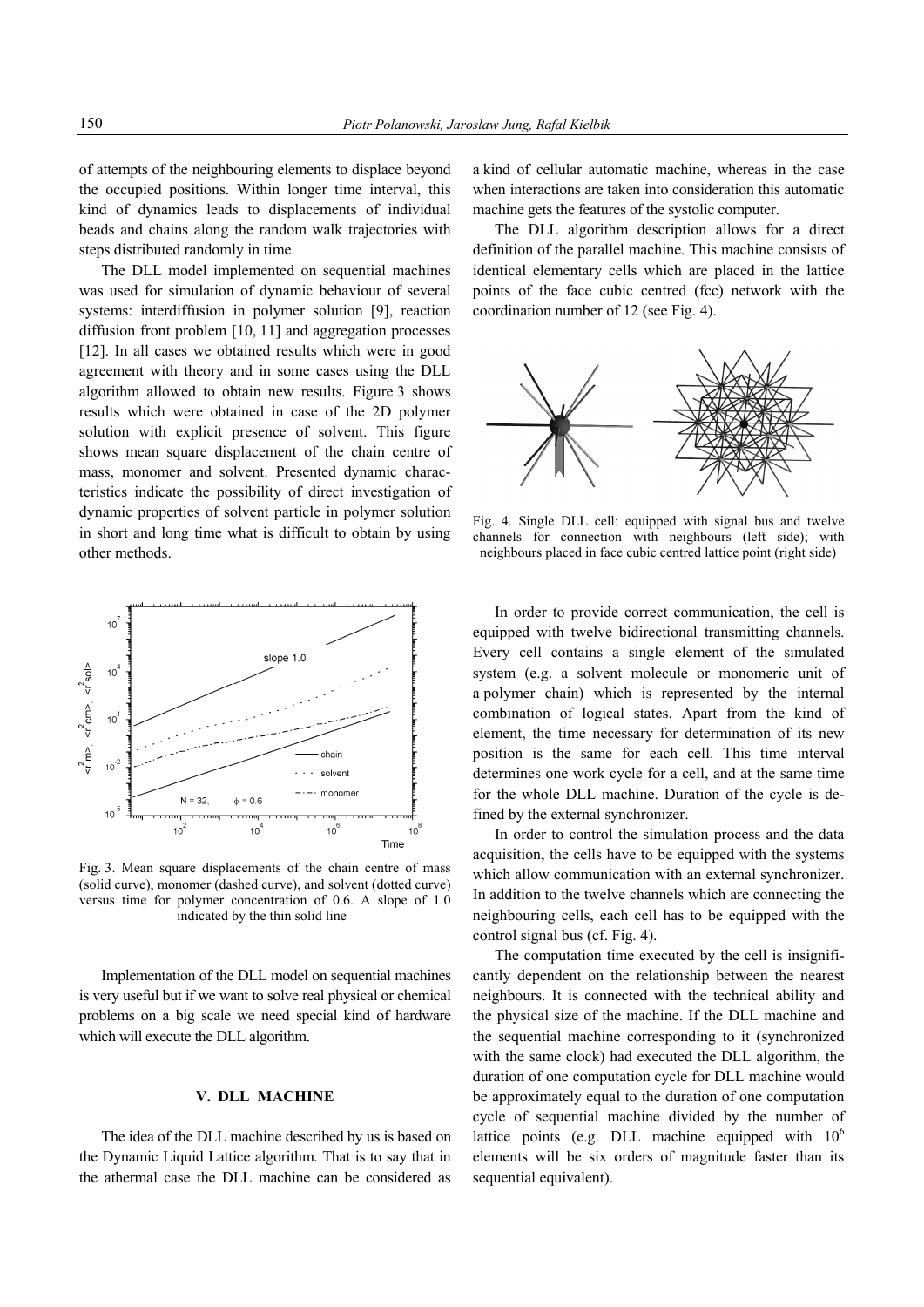Because the cycle of the single cell is practically equal to the whole DLL machine cycle, the internal construction of the single cell is of crucial importance for the whole machine performance. The cell work cycle corresponding to the DLL algorithm is shown in Fig. 5.

| <b>Start</b><br>1.                                                                    |
|---------------------------------------------------------------------------------------|
| Select randomly of movement direction (one of 12);<br>2.                              |
| 3.<br>Readout of the information from neighbouring cells about elements they contain; |
| 4.<br>Execute of the MC step (energy test);                                           |
| If the creation of the new bond and/or break existing bond are possible than<br>5.    |
| Create of new bond or break existing bond;<br>6.                                      |
| 7.<br>Whilestatus of movements is not described do                                    |
| 8.<br>Searching for cooperative motions                                               |
| 9.<br>If Broken bonds than                                                            |
| 10.<br>Elimination of movement attempts which lead to break of bond;                  |
| 11.<br>else                                                                           |
| 12.<br>Status of movements is described;                                              |
| 13.<br>end while                                                                      |
| 14.<br>If status of movements = success than                                          |
| 15.<br>Displacement of element in direction of sampled neighbouring cell and          |
| simultaneous adoption of element incorporated in neighbouring cell:                   |
| else<br>16.                                                                           |
| 17.<br>Do nothing:                                                                    |
| 18. end                                                                               |
|                                                                                       |

Fig. 5. Algorithm of DLL cell work cycle

 The cell has to execute the following actions during the single work cycle:

- checking if the change of element position is possible on the basis of the properties and the relationship between the element placed in the cell and the elements incorporated into the all twelve neighbours,
- realization of the potential exchange of the element in the DLL cell,
- sending the information to the control unit of the DLL machine about termination of the full cycle.

 In order to provide the control of the simulation process and the data acquisition by the external synchronizer, the cells have to be able to do the following actions:

- data acquisition from the external synchronizer,
- data sending to the external synchronizer,
- readiness request for executing the next simulation cycle.

 A building block of such DLL system will be a single chip that integrates multiple logical units, where each unit represents a single cell in the model, and the connectivity and the communication logic corresponding to the DLL architecture. This should allow for building a huge system by replicating such a chip. A prototype of such system should allow estimations concerning finite size limits of the DLL machine and its computational efficiency, as well as the technological problems related to energy supply, thermal stabilization and spatial requirements, etc.

 Using the technique based on field programmable gate arrays (FPGA), a prototype machine was realized. This

machine is shown in Fig. 6. It is hardware realization of the DLL algorithm. The prototype contains 216 elementary DLL cells. It is composed of seven PCBs (printed circuit boards). Six of them contain three XC3S4000 FPGAs on each board. In each FPGA an  $2 \times 6$  array of DLL cells is implemented. Three FPGAs on the board constitute two dimensional arrays containing 36 ( $6 \times 6$ ) DLL cells. The seventh board, containing two XC2S150E FPGAs, controls the simulation being performed by six boards constituting three dimensional arrays containing 216 ( $6 \times 6 \times 6$ ) DLL cells. Additionally, this seventh board is responsible for the communication of the whole system with a PC computer in order to initialize the simulation and to collect the simulation results. The execution of virtually unbounded simulations requires an implementation of cyclic boundary conditions. Therefore the construction of the machine is based on the cylinder shape in order to reduce the delay differences. The distance between each of the two subsequent boards is equal and therefore the communication latency for all elements of the whole system is more or less the same.



Fig. 6. Top (on the left hand side) and front (on the right hand side) view of the prototype

 Obviously, the developed model is useless as far as the realistic physical or chemical simulations are concerned. In practical applications the DLL array should have about  $10<sup>6</sup>$  $(100 \times 100 \times 100)$  elements. Anyway, the existing model allows for verification of the ideas and proposed algorithmic solutions.

## **VI. CONCLUSION**

The Dynamic Lattice Liquid model seems to be at the moment the only model in which the simultaneous elementary translations are related to the cooperative local structural transformations. The model provides a microscopic picture of cooperative molecular rearrangements (cooperative loops) observing the system continuity, the excluded volume conditions and dense packing of the molecules. This model is used as the basis of the architecture of the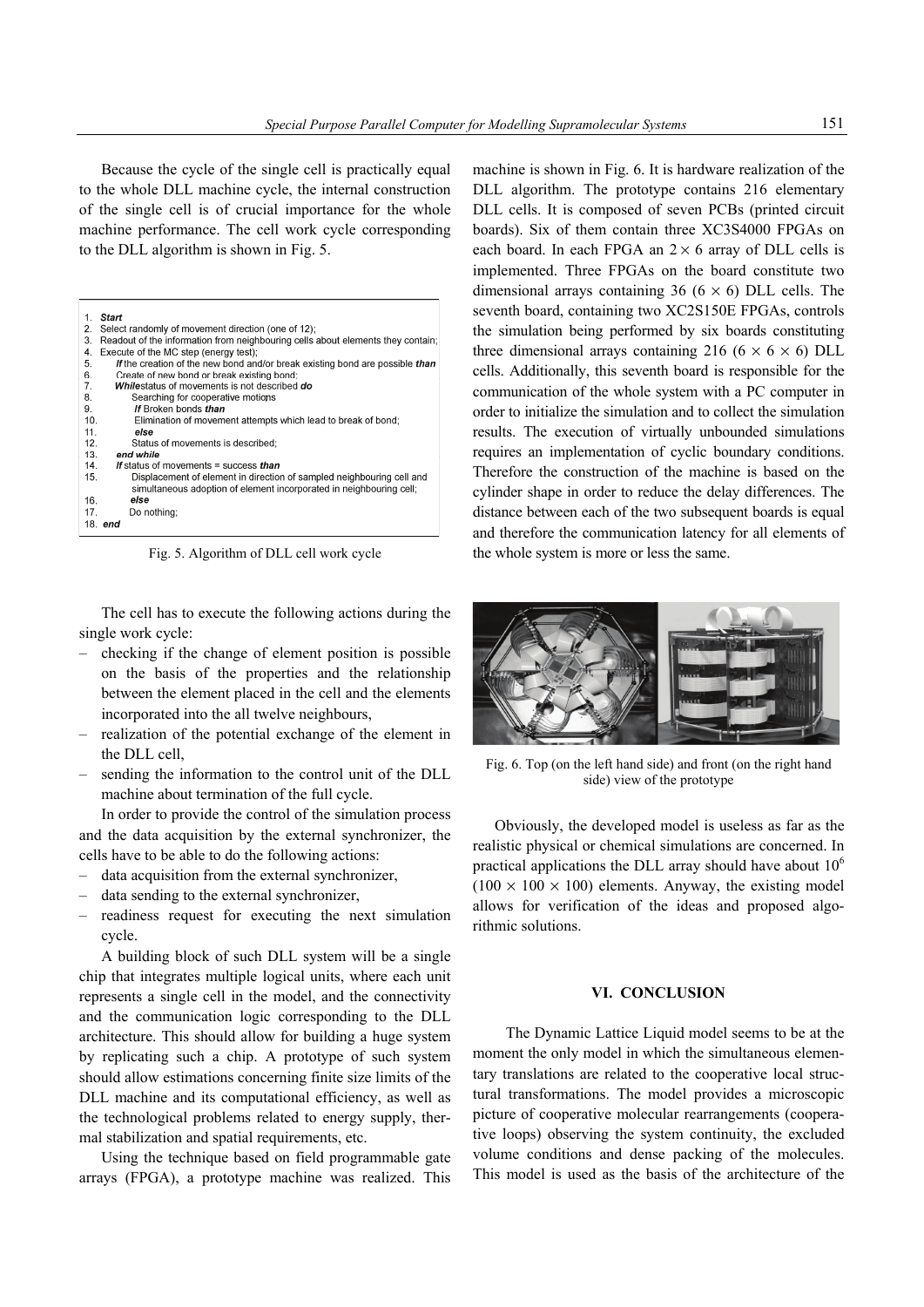

Fig. 7. High power, massive parallel DLL computer

dedicated cellular parallel computer. A schematic illustration of the pathway between the DLL model and the computing system is shown in Fig. 7.

 The already tested and potential applications of the DLL machine concern all fields of the science and technology in which atomistic, molecular, macromolecular and supramolecular, structural and dynamic consideration are of importance and interest. This includes the following areas given here as examples:

- Chemistry the modelling of synthetic processes leading to complex macromolecular systems (e.g. simulation of the polymerization processes in space allows the realistic consideration of physical effects on reaction kinetics and products),
- Materials technology e.g.: (i) effects of various macromolecular architectures on self-organization, resulting supramolecular structures and dynamics, and consequently on material properties; (ii) behaviour of multicomponent materials; (iii) modelling of the molecular behaviour under the various processing conditions,
- Surface and interfacial effects modelling of the thin layers, macromolecules in confined space, pattern recognition, adsorption at surfaces, etc.,
- Nanoscale effects in all kinds of the soft matter  $-$  e.g. molecular effects in nanocomposites,
- Bio-macromolecules behaviour in various environments and various aggregation states,
- Bio-relevant systems membranes, functionalized polymers, molecular motors, intermolecular recognition,
- Magnetic properties critical phenomena, ordering, vitrification,
- Molecular and macromolecular aggregation clustering, heterogeneous media, microphase separation, pattern formation,
- Molecular machines directed diffusion, directed transport of molecules, catalytic functions,
- Molecular modelling of devices e.g. membranes, filters, batteries, etc.

#### **Acknowledgments**

This work was supported by grant MNiI 3361/B/T02/2009/36 (Poland).

The authors thank Dr.Witold Zatorski for electronic circuits preparation.

## **References**

- [1] B.J. Alder, T.E. Wainwright, *Studies of molecular dynamics I: general method*. J. Chem. Phys. 31, 459 (1959).
- [2] R. Zangi, S. Rice, *Coopertive Dynamics it Two Dimension.* Phys. Rev. Letter 93, 35502 (2004).
- [3] B.G. Fitch, A. Rayshubsky, M. Elftheriou, T.J.C. Ward, M.E. Giampapa, M.C. Pitman, J.W. Pitera, W.C. Swope, R.S. Germain. *Blue Matter: Scalling of N-body simulations to one atom per node*. IBM J. Res & Dev. 52, 145 (2008).
- [4] J. Makino, *Grape project special-purpose computers for many-body simulation.* Comp. Phys. Communication 139, 45-56 (2001).
- [5] R. Scrofano, M.B. Gokhale, F. Trouw, V.K. Prasanna, *Accelerating Molecular Dynamics Simulation with Reconfigurable Computers*. IEEE Transaction on Parallel and Distributed System 19, 765 (2008).
- [6] B. Chopard, M. Droz, *Cellular Automata Modeling of Physical Systems*. Cambridge University Press (1998).
- [7] I. Teraoka, *Polymer solution an introduction to physical properties.* Wiley-Interscience, (2002).
- [8] P. Polanowski, T. Pakula, *Studies of mobility, interdiffusion and self-diffusion in two-component mixtures using the dynamic lattice liquid model*. J. Chem. Phys. 118, 11139-11146 (2003)